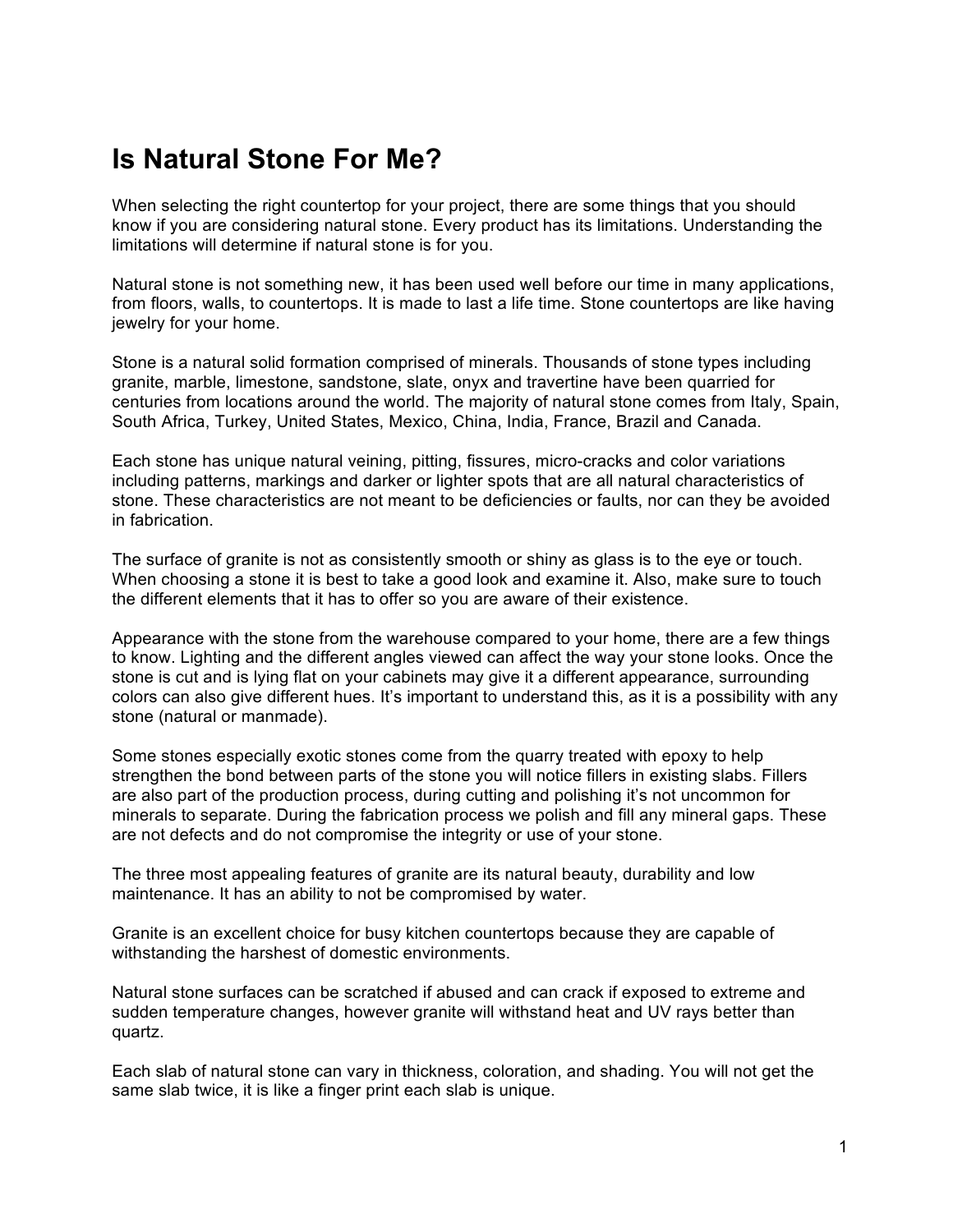For most natural stones you will need to seal them, some of the stones that you might not have to seal are denser, dark granite. How often to seal, depends on the type of stone and what type of sealer you use. Typically you would seal your countertops once a year, but can vary. (Sealing protects your countertops from absorbing things, it helps prevent stains).

Granite and marble can stain if not cleaned up immediately. In saying that, there are products on the market that can remove stains in natural stones.

Cleaning your countertop is easy, you simply use mild soap and warm water. Do not use harsh chemicals on your countertops.

Marble is a natural stone that is soft, things to consider is etching can happen if something acidic is left sitting on the surface for a prolonged period of time.

A common problem we face when working with natural stone is that we cannot control what it looks like. The characteristics of natural stone were created by Mother Nature. You cannot compare your stone to your neighbor's because every slab has a different finish, color tone, pattern, veining, each batch is unique and cut from a different part of the mountain.

Even though we try to educate our customers up front and give our customers as much time as they need to view their stone in person we occasionally still get clients that have different expectations.

Understanding and being realistic with this product, its limitations and what is considered common and acceptable in this industry is very important in determining if this product is a good selection for your project.

Natural Stone is not a regulated Industry. Natural stone is not man made each piece is created by Mother Earth. We are not geologists and do not know the mineral composition of each piece. As a result, Many stones have been marketed incorrectly. For decades some Marbles have been marketed as Quartzites. If **ETCHING** is something that concerns you, we recommend that you test your natural stone prior to purchasing, this will ensure it meets your expectations and life style needs.

Because natural stone is made up of many different minerals, some are hard and some are soft. As a result, these minerals polish differently all within the same stone, sometimes causing a slight rippling effect during polishing of edge profiles. It's important to understand that this exists in some natural stones not all.

Understanding fissures. VERY IMPORTANT, The Geological Institute describes it as "*an extensive crack, break, or fracture in the rock, which may contain mineral-bearing material.' The term 'fissure' is used commercially in the stone industry to describe a visible separation along intercrystalline boundaries this separation may start and stop within the field of the stone, or extend through an edge. A fissure differs from a crack, in that it is a naturally occurring feature in the stone."* Fissures are very common in natural stone. Some stones contain more fissures than others. A fissure is a naturally occurring characteristic of stone, which *can* be weak points and *can* crack open, but usually do not."

The stone is still continuous along a fissure. In other words, there is no separation within a fissure. You may be able to feel the fissure and you can see them, there should not be any gap, depression or canal of any significant depth. Maybe a minute depression sometimes, but just barely perceptible to the touch.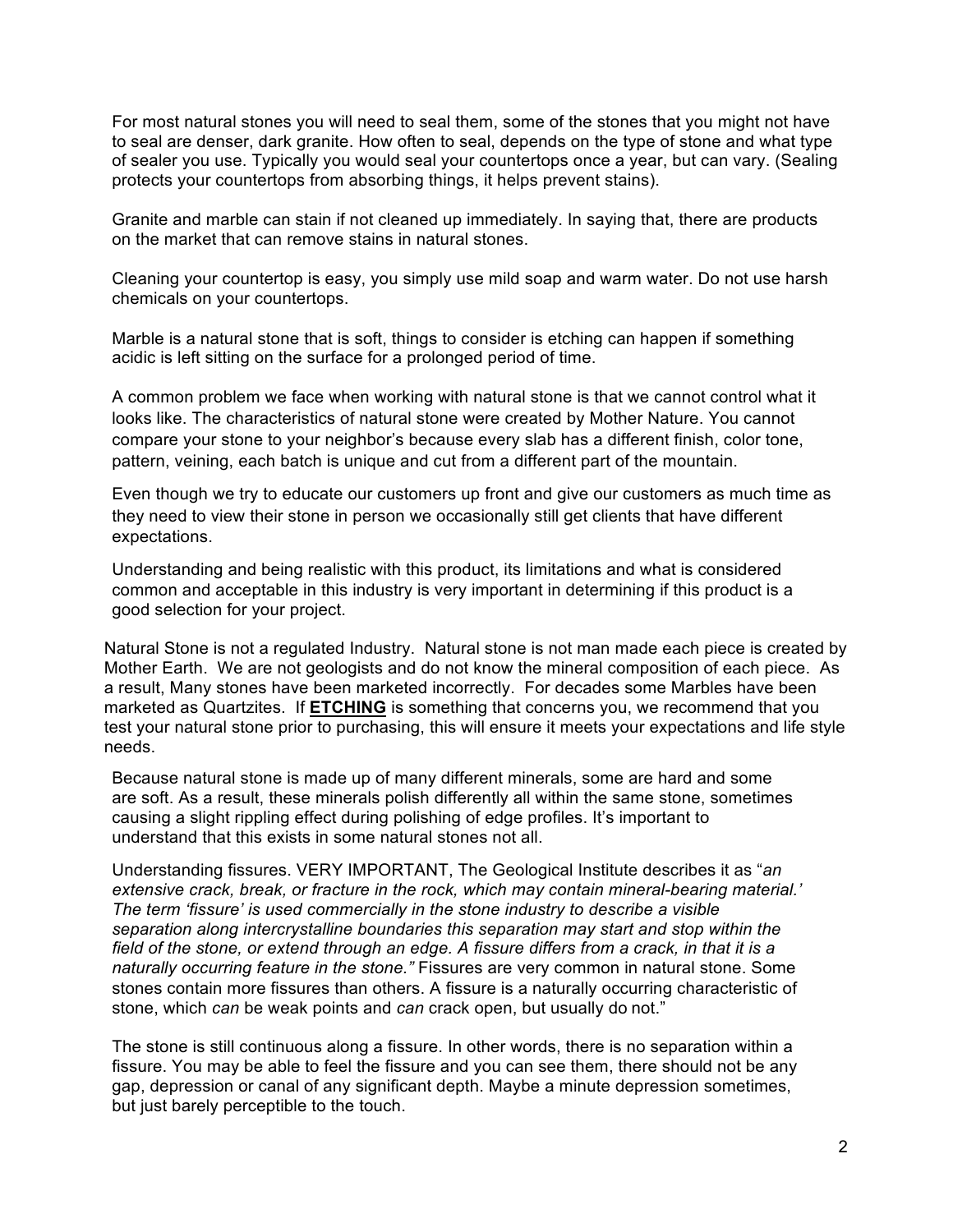So, fissures will not of themselves impair or affect the performance or integrity of the stone, and are not a worry regarding granite countertop hygiene.

Fissures are not a problem... unless they crack.

A crack represents a physical separation of the stone. It may be a hairline crack that may or may not be full thickness or it could visibly separate.